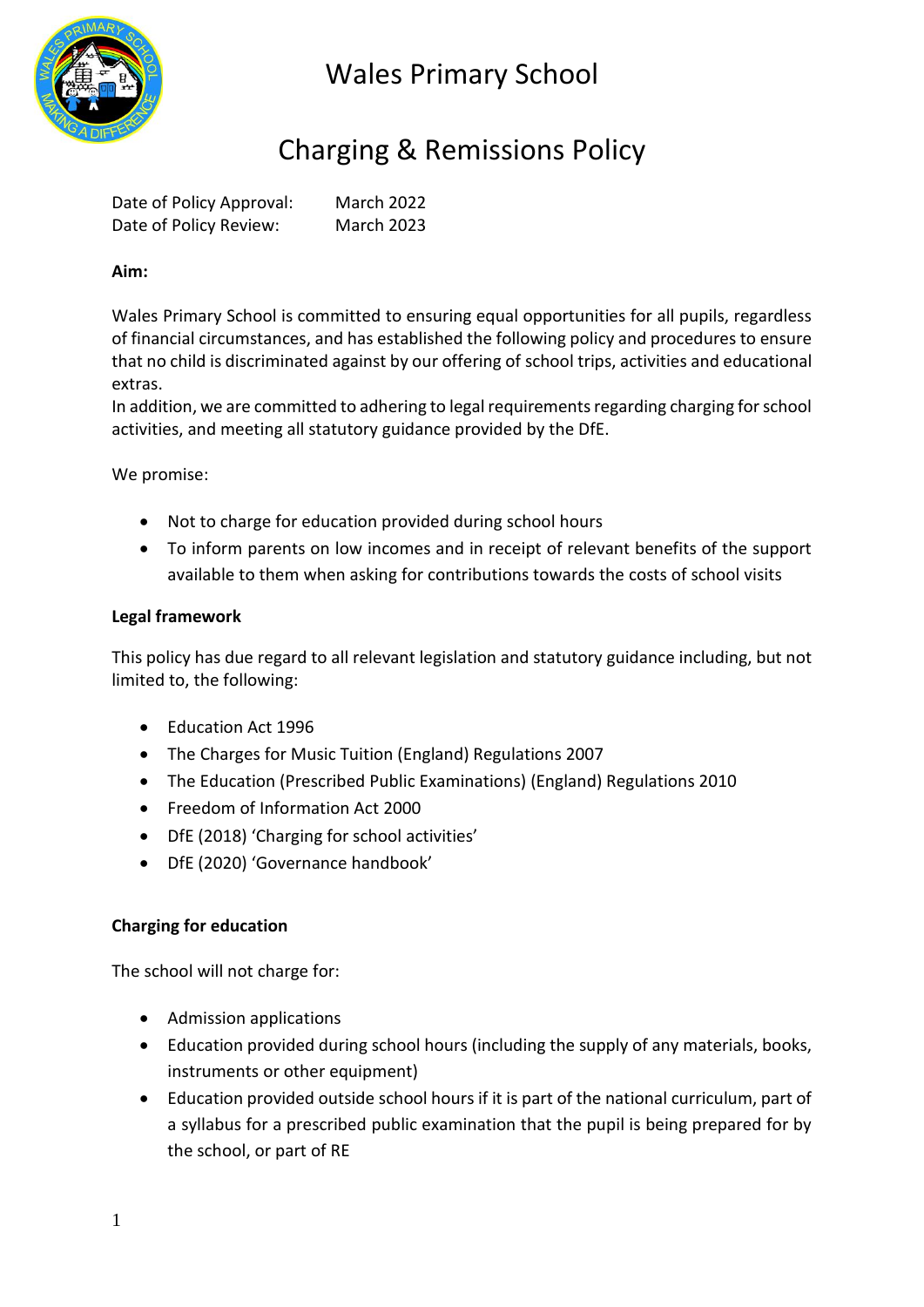

# Charging & Remissions Policy

- Instrumental or vocal tuition, for pupils learning individually or in groups, unless provided at the request of the pupil's parent
- Entry for a prescribed public examination, if the pupil has been prepared for it at the school
- Examination resits, if the pupil is being prepared for the resits at the school

The school may charge for:

- Materials, books, instruments or equipment, where the child's parent wishes their child to own them
- Optional extras
- Music tuition (in certain circumstances)
- The use of community facilities and other commercial activities
- Provision of information within the scope of freedom of information

## **Optional Extras**

The school may charge for the following optional extras:

- Education provided outside of school time that is not:
	- Part of the national curriculum
	- Part of a syllabus for a prescribed public examination that the pupil is being prepared for at the school
	- Part of RE
- Examination entry fees where the pupil has not been prepared for the examinations at the school
- Transport, other than that required to take the pupil to school or to other premises where the LA has arranged for the pupil to be provided with education
- Board and lodging for a pupil on a residential visit
- Extended day services offered to pupils, e.g. breakfast or out-of-school provision

When calculating the cost of optional extras, an amount may be included in relation to the following:

- Materials, books, instruments or equipment provided in relation to the optional extra
- Buildings and accommodation
- Non-teaching staff (including TAs)
- Teaching staff under contracts for services purely to provide an optional extra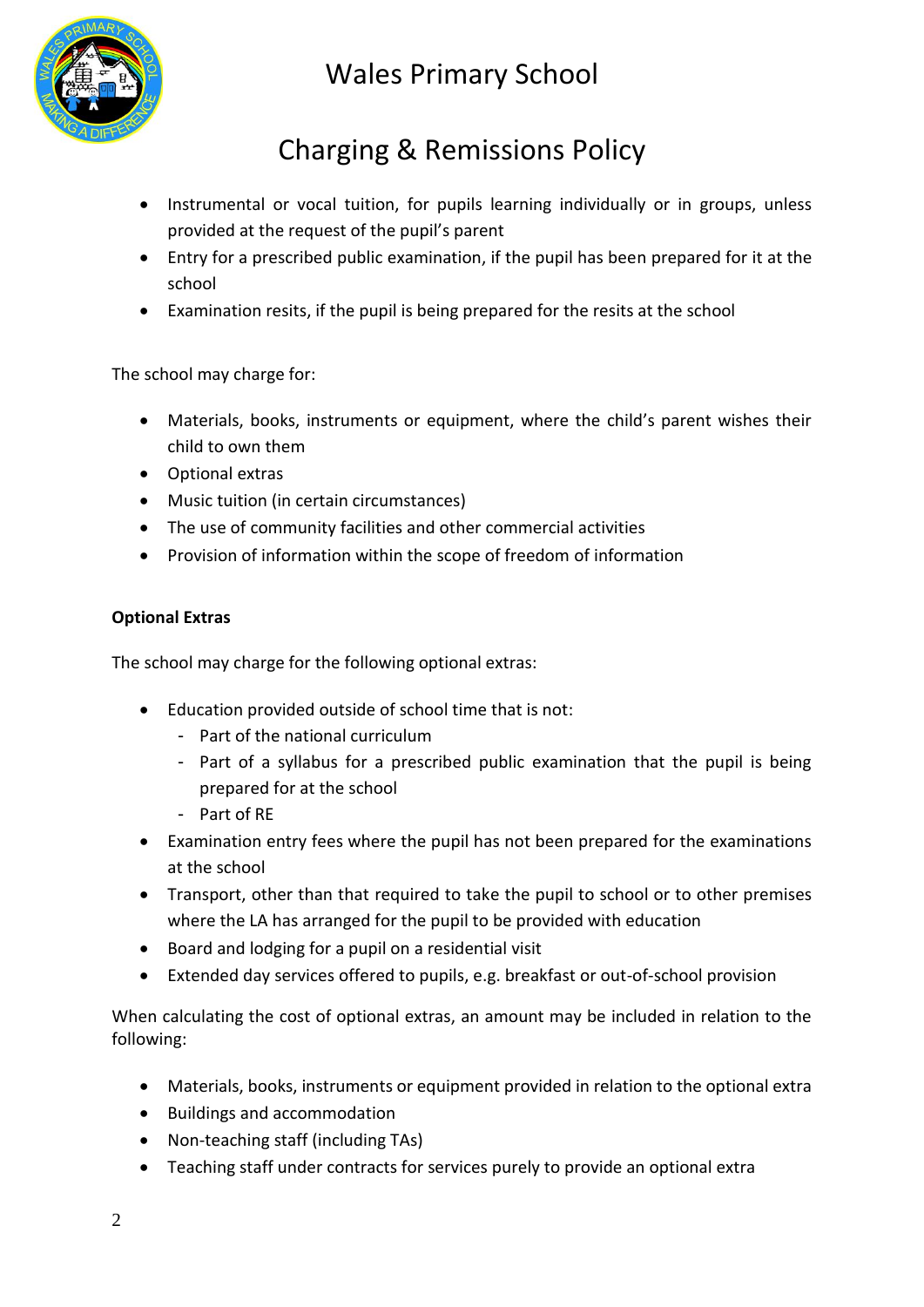

# Charging & Remissions Policy

 The cost, or an appropriate proportion of the costs, for teaching staff employed to provide vocal tuition or tuition in playing a musical instrument, where the tuition is an optional extra

The school will not charge in excess of the actual cost of providing the optional extra divided by the number of participating pupils. A subsidy will not be charged for any pupils wishing to participate but whose parents are unwilling or unable to pay the full charge. In cases where a small proportion of the activity takes place during school hours, the school will not charge for the cost of alternative provision for those not participating.

The school will not charge for supply teachers to cover for teachers who are absent from school accompanying pupils on a residential visit.

Participation in any optional activity will be on the basis of parental choice and a willingness to meet the charges; therefore, parental agreement is a prerequisite for the provision of an optional extra where charges will be made.

If a charge is to be made for a particular activity, such as optional extras, parents will be informed of how the charge will be calculated.

### **Examination fees and resits**

The school may charge for examination fees if:

- The examination is on the set list (which includes SATs, GCSEs and A-levels), but the pupil was not prepared for it at the school
- The examination is not on the set list, but the school arranged for the pupil to take it
- A pupil fails, without good reason, to complete the requirements of any public examination where the governing board or LA originally paid or agreed to pay the entry fee

Where a pupil is entered for a second or subsequent attempt at an examination, the school will pay the fee. Once pupils have left the school, resits must be taken at the school.

If a pupil or their parent consider it to be in the best interests of the pupil to request that an examination is re-marked, any fees involved must be covered by the pupil or their parent. If the

awarding body changes the overall grade of the result, the school will not be charged by the awarding body and the parent or pupil will have their fees refunded.

#### **Voluntary Contributions**

The school may, from time-to-time, ask for voluntary contributions towards the benefit of the school or school activities such as school visits, residential visits, visits by artist or educators or theatre visits. If an activity cannot be funded without voluntary contributions, the school will make this clear to parents at the outset. There is no obligation for parents to make a contribution and parents will be notified regarding whether assistance is available.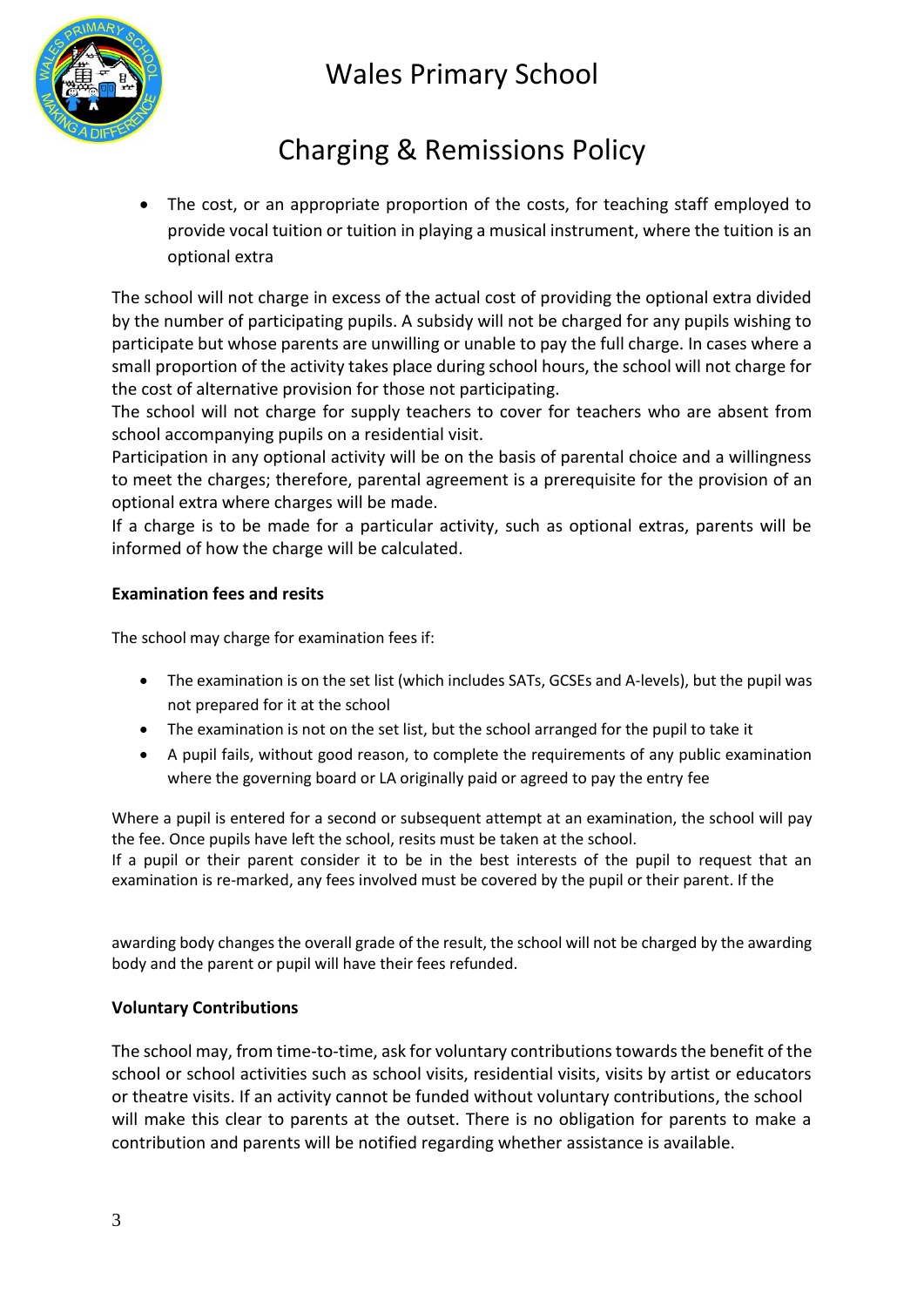



## Charging & Remissions Policy

No pupil will be excluded from an activity simply because their parents are unwilling or unable to pay. If a parent is unwilling or unable to pay, their child will still be given an equal opportunity to take part in the activity. If insufficient voluntary contributions are raised to fund an activity, and the school cannot fund it via another source, the activity will be cancelled.

The school will strive to ensure that parents do not feel pressurised into making voluntary contributions.

### **Music tuition**

Instrumental and vocal music tuition is an exception to the rule that all education provided during school hours must be free. The Charges for Music Tuition (England) Regulations 2007 allow for charges to be made for vocal or instrumental tuition provided either individually or to groups of any size – provided that the tuition is at the request of the pupil's parents. The charges will not exceed the cost of the provision, including the cost of the staff providing the tuition.

- Charging will not be made if the teaching is an essential part of the national curriculum.
- Charging will also not be made if the teaching is provided under the first access to the KS2 Instrumental and Vocal Tuition Programme.
- No charge will be made in respect of pupils who are LAC.

### **Transport**

The school will not charge for:

- Transporting registered pupils to or from the school premises, where the LA has a statutory obligation to provide the transport
- Transporting registered pupils to other premises where the governing board or LA has arranged for pupils to be educated
- Transporting pupils to meet an examination requirement when they have been prepared for the examination at the school

#### **Education partly during school hours**

If 50 percent or more of the time spent on an activity occurs during school hours (including time spent travelling if the travel occurs during school hours), it is deemed to take place during school hours and no charge will be made.

Whatever the start and finish times of the school day, regulations require that the school day is divided into two sessions. School hours do not include the break in the middle of the day.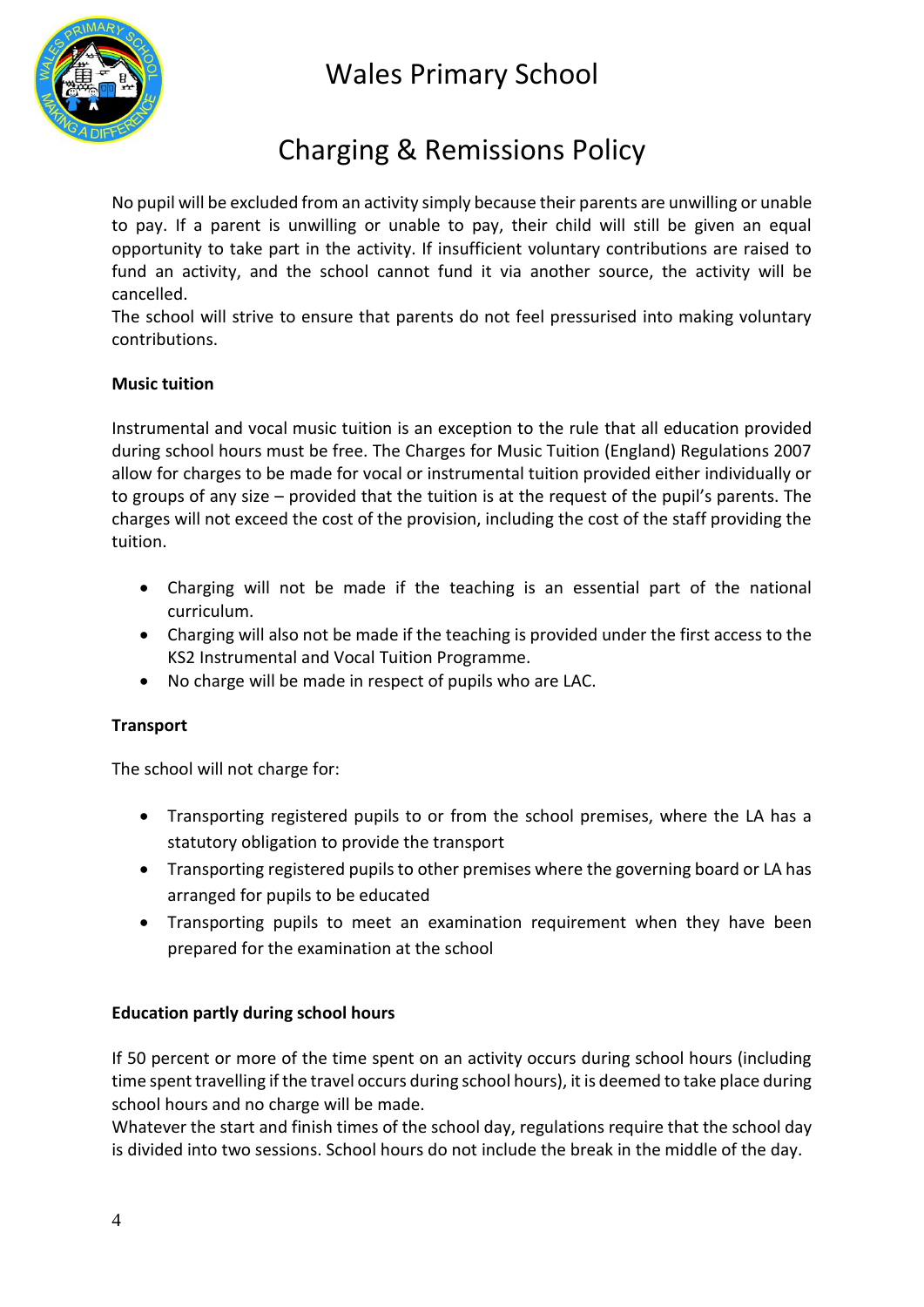



## Charging & Remissions Policy

If less than 50 percent of the time spent on an activity occurs during school hours, it is deemed to have taken place outside school hours and the school may charge for the activity; however, the school will not charge if the activity is part of the national curriculum, part of a syllabus for a prescribed public examination that the pupil is being prepared for at the school, or part of RE.

The remission of charges for board and lodging payments is the responsibility of the school. These costs will be borne by the school.

Any charges for extended day services will be optional.

### **Residential Visits**

The school will not charge for:

- Education provided on any visit that takes place during school hours
- Education provided on any visit that takes place outside school hours if it is part of the national curriculum, part of a syllabus for a prescribed public examination that the pupil is being prepared for at the school, or part of RE
- Supply teachers to cover for teachers accompanying pupils on visits

The school may charge for board and lodging, but the charge will not exceed the actual cost. Parents will be exempt from board and lodging costs if they can prove that they are in receipt of one or more of the following benefits:

- Income Support
- Income-based Jobseeker's Allowance
- Income-related Employment and Support Allowance
- Support under part VI of the Immigration and Asylum Act 1999
- The guaranteed element of Pension Credit
- Child Tax Credit, provided that they are not also entitled to Working Tax Credit and have an annual gross income of no more than £16,190
- Working Tax Credit run-on paid for four weeks after they stop qualifying for Working Tax Credit
- Universal Credit if they apply on or after 1 April 2018, their household income must be less than £7,400 a year (after tax and not including any benefits they receive)

If the number of school sessions covered by the visit is equal to or greater than 50 percent of the number of half days (any period of 12 hours ending with noon or midnight on any day) spent on the visit, the school will not charge for the activity.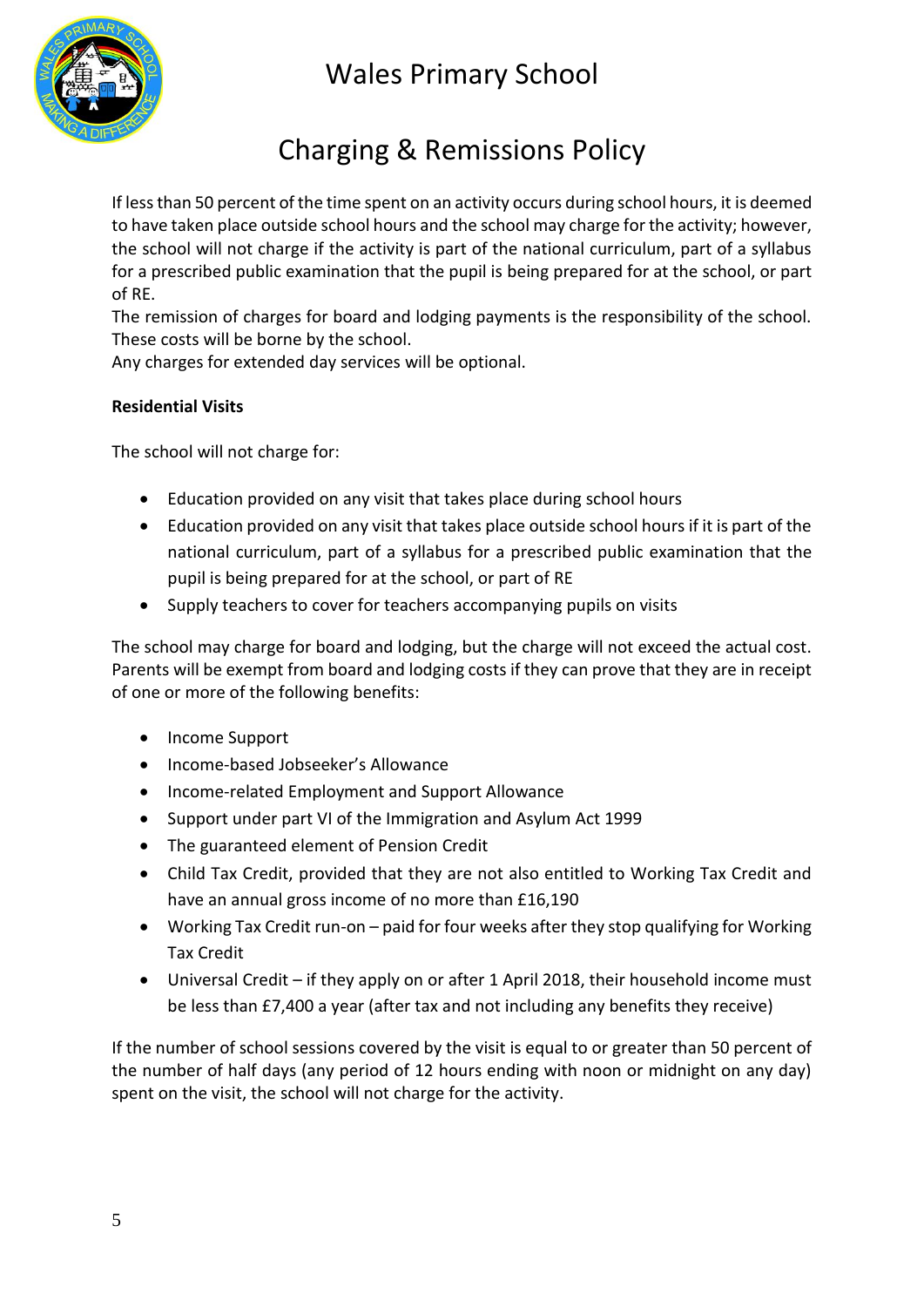

## Charging & Remissions Policy

### **Damaged or lost items**

The school may charge for the cost of replacing items that are damaged or lost due to the negligence or poor behaviour of pupils or their parents.

#### **Remissions**

The school has set aside a fund to enable parents in financial difficulty to send their children on visits and activities. The funding is limited and there is no guarantee that all requests can be met. Assistance will be allocated on a needs basis, and if the full cost of the trip or activity cannot be met through assistance funding and voluntary contributions, the trip or activity will be cancelled.

Parents in receipt of any of the following benefits may request assistance with the costs of activities:

- Income Support
- Income-based Jobseeker's Allowance
- Income-related Employment and Support Allowance
- Support under part VI of the Immigration and Asylum Act 1999
- The guaranteed element of State Pension Credit
- Child Tax Credit, provided that they are not also entitled to Working Tax Credit and they have an annual gross income of no more than £16,190
- Working Tax Credit run on paid for four weeks after they stop qualifying for Working Tax Credit.
- Universal Credit if they apply on or after 1 April 2018, their household income must be less than £7,400 a year (after tax and not including any benefits they receive)

To request assistance, parents should contact the school office.

#### **School Trip Refunds**

All initial deposits for school trips will be non-refundable. Parents will be informed of this when they are provided with initial information about the trip.

In the event that the school has to cancel a trip due to foreseen circumstances, parental contributions will be refunded. In the event that a school trip is cancelled by a party other than the school due to unforeseen circumstances, it is at the school's discretion as to whether a refund is given to parents.

In the event that a pupil or their parents cancel the pupil's place on a trip, it is at the school's discretion as to whether a refund is given. The school will take into account the reason for cancellation, whether the school will be reimbursed for the pupil's place on the trip, and whether the place on the trip can be offered to another pupil.